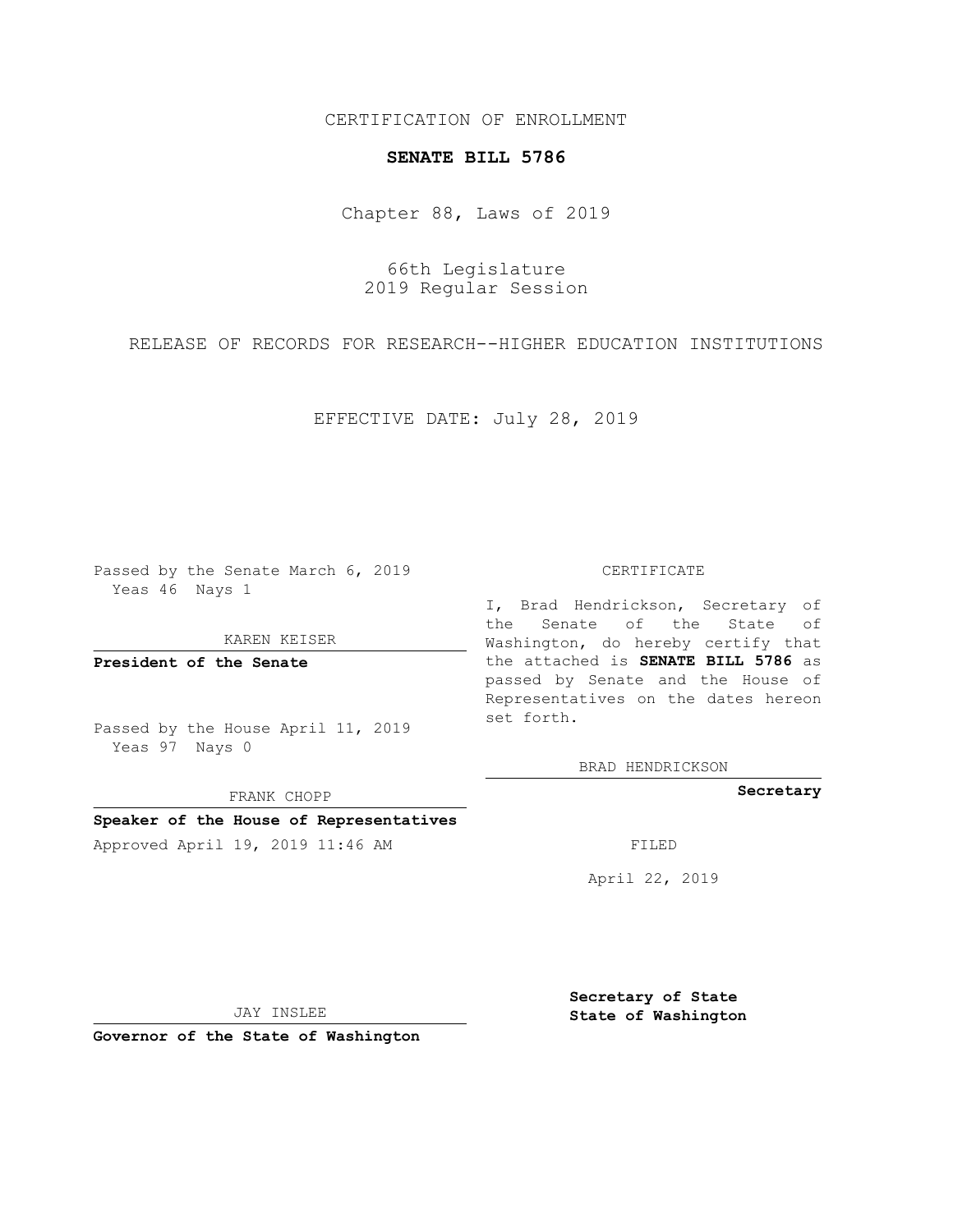Passed Legislature - 2019 Regular Session

**State of Washington 66th Legislature 2019 Regular Session**

**By** Senators Brown and Palumbo

 AN ACT Relating to administrative efficiencies in research in public institutions of higher education; and amending RCW 42.48.010.

BE IT ENACTED BY THE LEGISLATURE OF THE STATE OF WASHINGTON:

 **Sec. 1.** RCW 42.48.010 and 2018 c 58 s 20 are each amended to 5 read as follows:

 For the purposes of this chapter, the following definitions 7 apply:

 (1) "Individually identifiable" means that a record contains information which reveals or can likely be associated with the identity of the person or persons to whom the record pertains.

 (2) "Legally authorized representative" means a person legally authorized to give consent for the disclosure of personal records on 13 behalf of a minor or a legally incompetent adult.

 (3) "Personal record" means any information obtained or maintained by a state agency which refers to a person and which is declared exempt from public disclosure, confidential, or privileged 17 under state or federal law.

 (4) "Research" means a planned and systematic sociological, psychological, epidemiological, biomedical, or other scientific investigation carried out by a state agency, by a scientific research professional associated with a bona fide scientific research